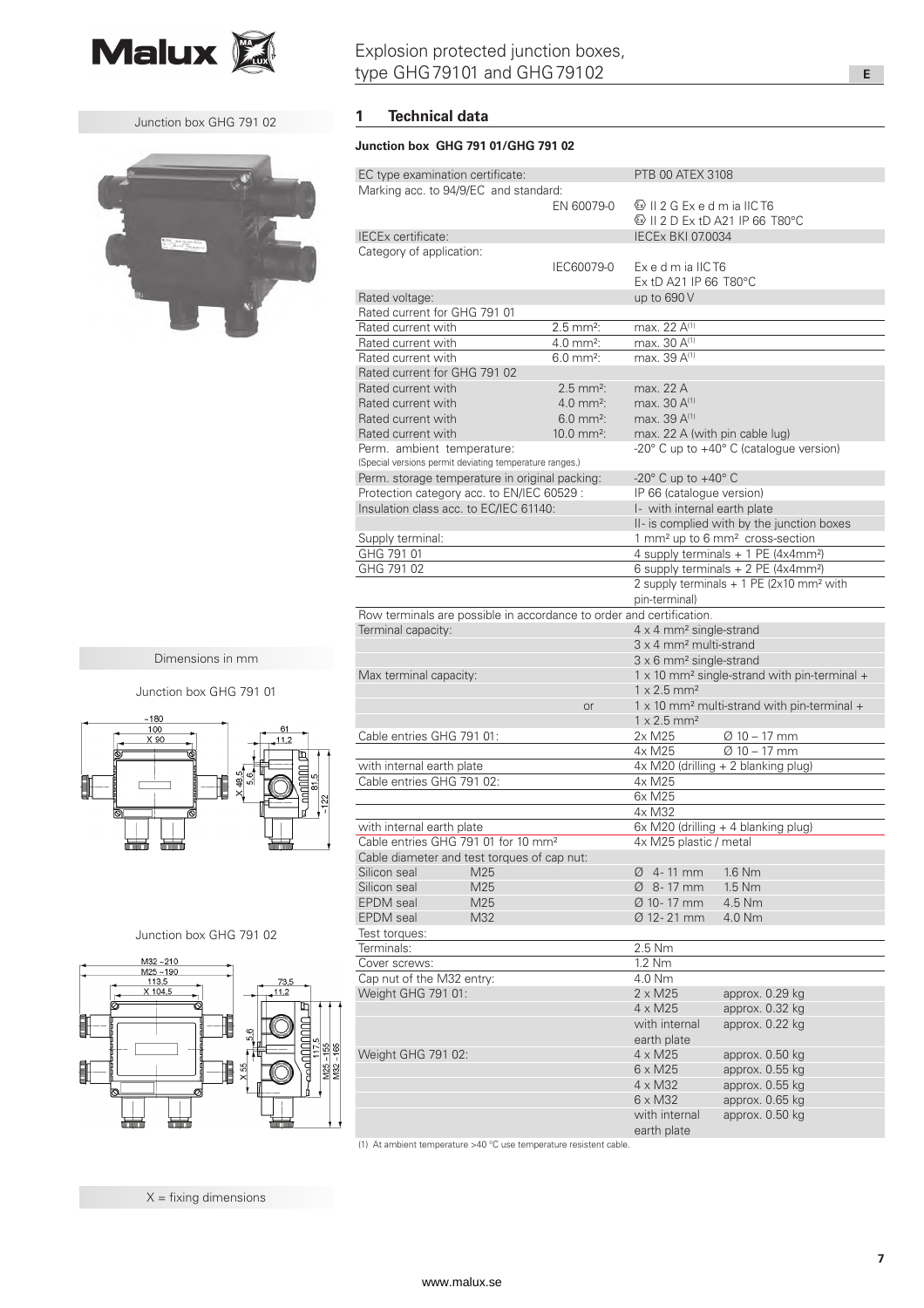Junction box GHG 79101



# Fig. 1

### **2 Safety instructions**

 $\overline{\mathbb{A}}$ *The junction boxes are not suitable for Zone 0 and Zone 20 hazardous areas. The temperature class and explosion group marked on the junction boxes shall be observed.*

*The requirements of the IEC/EN 60079-14 regarding excessive dust deposits and temperature to be considered from the user.*

*They shall be used for their intended purpose and in perfect and clean condition.*

*Prior to taking the junction boxes into operation, they shall be checked in accordance with the instruction as per section 6.*

*Observe the national safety rules and regulations for prevention of accidents as well as the safety instructions included in these operating instructions and set in italics the same as this text!*

### **3 Conformity with standards**

They have been designed, manufactured and tested according to the state of the art and to DIN EN ISO 9001:2008 and EN ISO/IEC 80079-34:2011.

The apparatus are conform to the standards specified in the EC-Declaration of conformity, enclosed separately.

### **4 Field of application**

The junction boxes GHG 791 01 and GHG 791 02 are suitable for use in Zones 1 and 2 as well as in Zones 21 and 22 hazardous areas acc. to IEC/EN 60 079-10-1 and IEC/EN 60 079-10-2!

The enclosure materials employed, including the exterior metal parts, are made of high-quality materials which ensure a corrosion protection and resistance to chemical substances corresponding to the requirements in a "normal industrial atmosphere":

- impact resistant polyamide
- special steel AISI 316 L

In case of use in an extremely aggressive atmosphere, please refer to manufacturer.

### **5 Use/Properties**

The junction boxes are intended for the distribution of electrical energy (e.g. light circuits, heater circuits, control circuits etc.) in hazardous areas up to max. 39A (see technical data). The temperature class, explosion group and permissible ambient temperature, see technical data.

*If the conductor cross-section in the junction box is reduced, the maximum ampacity of the conductor with the smallest cross-section and the rated current of the junction box must be taken into account.*

The junction boxes can also be used in a "normal industrial area".

*The data as per point 3 and 4 shall be taken into account with the use.*

*Applications other than described are not permitted without Cooper Crouse-Hinds's prior written consent.*

*For the operation, the instructions stated in section 7 of the operating instructions shall be observed.*

*The user alone is responsible for the appropriate use of this junction box in consideration of the basic conditions existing at the plant (see technical data).*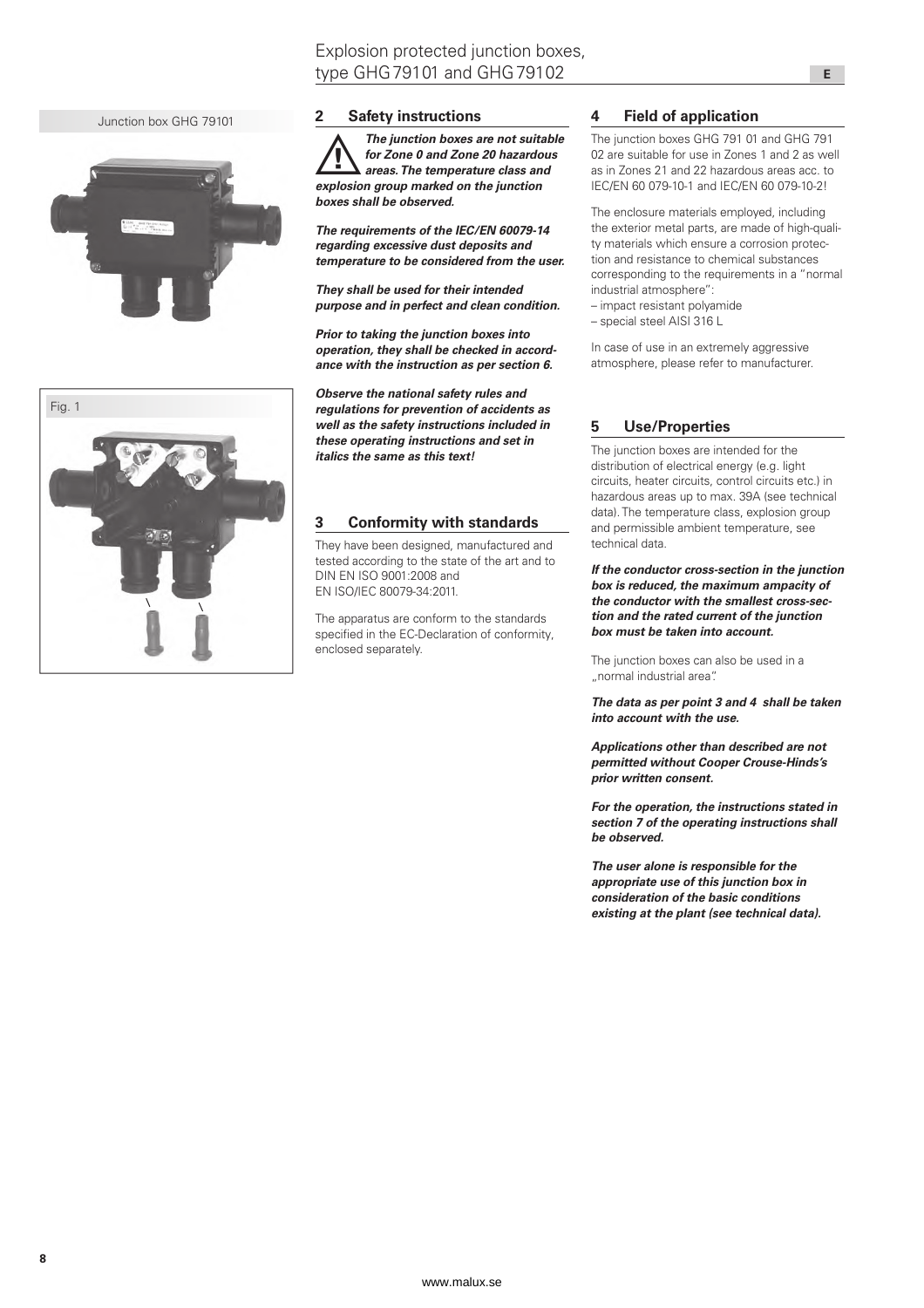

### **6 Installation**

For the mounting and operation, the respective national regulations as well as the general rules of engineering shall be observed. (IEC/EN 60079-14).

### **6.1 Mounting**

The junction boxes can be mounted without opening their enclosure.

In case the junction boxes are mounted directly onto the wall, they may rest evenly only at the respective fastening points. The chosen screw shall match the fastening hole (see dimensional drawing) and it must not damage the hole (e. g. use of a washer).

The device shall be fastened diagonally with at least 2 screws.

### *If the screws are overtightened, the apparatus can be damaged.*

The junction boxes are suitable for fixing onto Cooper Crouse-Hinds apparatus holders size 1+ 2 by means of self-cutting screws (see fig. 2, fixing point "B")

### *The respective mounting instructions shall be observed.*

### **6.2 Opening the device/ Electrical connection**

*Before opening the apparatus, it is necessary to ensure that there is no voltage or to take suitable protective measures.*

*The electrical connection of the device may only be carried out by skilled staff (IEC/EN 60079-14).*

### *The insulation of the conductors shall reach up to the terminal. The conductor itself shall not be damaged.*

The properly bared conductors of the cables shall be connected, taking into account the respective regulations.

The connectible min. and max. conductor cross-sections shall be observed (see technical data).

All screws and/or nuts of the supply terminals, also of those remaining unused, shall be tightened down.

### *The conductors shall be connected with special care in order to maintain the explosion category.*

The supply terminals are designed for the connection of copper conductors.

If multi- or fine-wire connecting cables are used, the wire ends will have to be handled in acc. with the applicable national and international rules (e. g. use of ferrules).

If more than 4 cables are introduced into the GHG 791 02 junction box, one terminal block is to be fitted with the PE bridge joined.

### **6.3 Cable entries (KLE); blanking plugs**

To maintain the minimum degree of protection all unused entries are to de closed using the Cooper Crouse-Hinds certifiedd blanking plugs which are supplied loose inside of the junction box (see page 4, fig. 1).

In case of sealing inserts that are cut out, it shall be ensured that the insert is properly adapted to the cable diameter. Care has to be taken that when fitting the cable entries, sealing inserts appropriate to the cable diameter are used.

When using cable entries for fixed cables it is necessary to ensure that no inadmissible high mechanical stress is applied to the cable entry or its seal.

In order to ensure the required minimum protection category, the cable glands are to be tightened down.

### *Overtightening might impair the protection category.*

If metal glands are being used, the junction box version with the internal metal frame is to be used. To maintain the minimum degree of protection a sealing washer is to be used under the metal gland.

When using metal cable entries with a lower IP protection than that which applies to the device (see page 7, technical data), the IP protection of the whole device will be reduced.

The mounting directives applicable to the cable entries used shall be observed.

*Attention: The metal frame and metal glands are to be integrated into the potential equalization.*